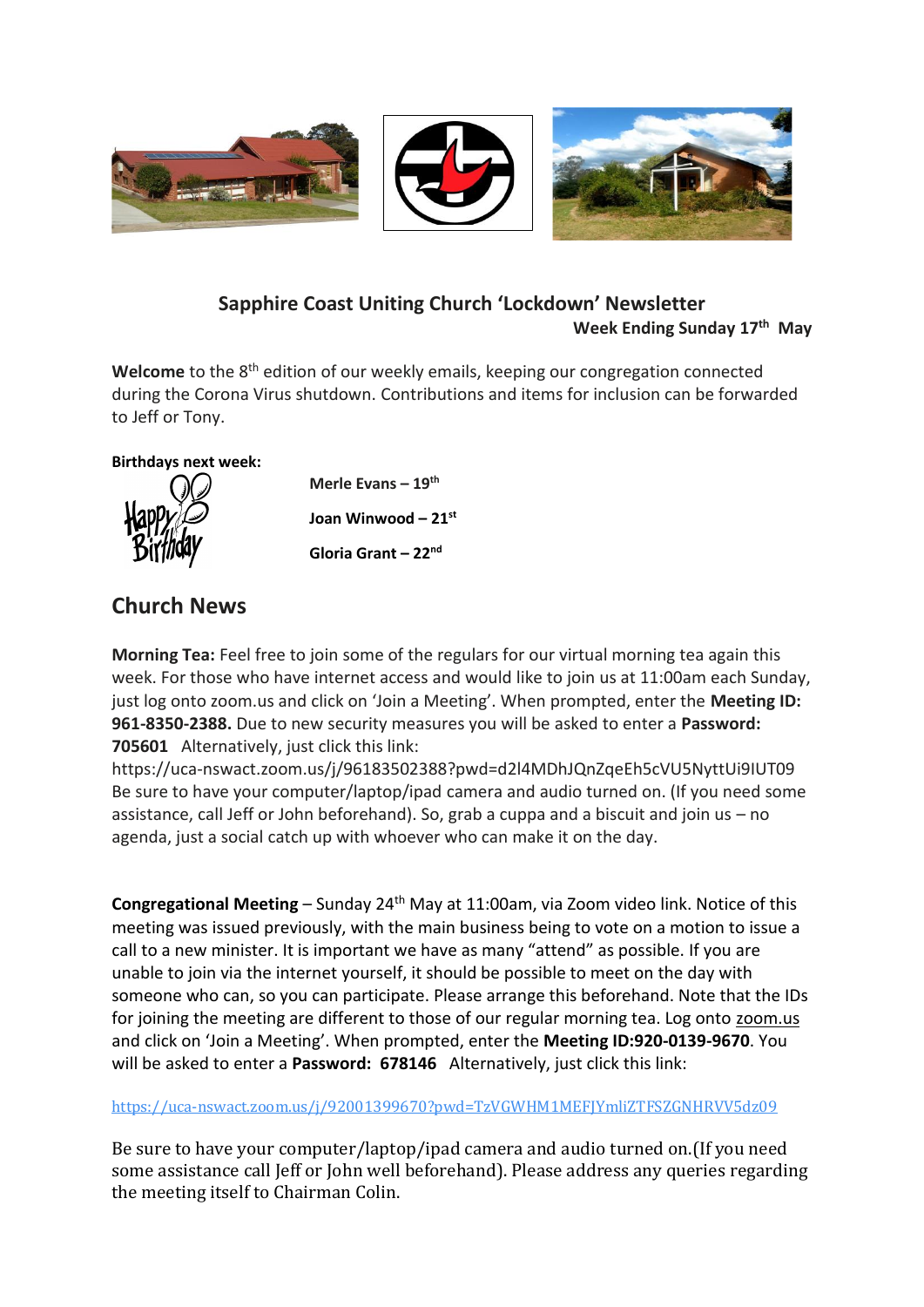The next **Church Council** meeting which was scheduled for 21st May has been deferred a week and will now be held at 2.00pm on Thursday 28<sup>th</sup> May, so that the result of our Congregational Meeting is known. At this stage the meeting will be held by Zoom video, unless restrictions on indoor gathering are changed in the interim, with further details to follow.

**The UnitingCare Merimbula Board** meets 3-4 times a year, with the role of overseeing the administration of our local Community Visitors Scheme (CVS) and supporting Greg Wollaston in his role as co-ordinator. At the moment we have a vacancy on the board. If you are looking for a small volunteer role where you can make a contribution to your local community, please call secretary Shirley Bazley on 64959231. The UnitingCare Merimbula/CVS Board have also deferred their next meeting until such time as will allow an indoor face to face meeting.

## *From Rev Dr John Squires*

## *Presbytery Minister - Wellbeing*

## **When will we be able to meet together again in church?**

Last week, the Prime Minister indicated that, because of the good response across society to observe the restrictions on social gatherings and the limitations on moving around, there is now a plan for a three-stage move away from the current restrictions, towards a society where more mobility and more interaction in person will be possible. This has, unsurprisingly, raised expectations amongst Congregations, that various activities might recommence. These activities include small groups, business meetings, hall rentals by local business or community groups, and, of course, Sunday worship. In response to the statement by the Prime Minister, leaders of the 14 Presbyteries across the Synod met on Monday with the Synod leadership team. As a result, this leadership group has issued a clear statement, strongly recommending that we should not be meeting in person for services of worship or face to face meeting in our churches. You can read this at:

[https://nswact.uca.org.au/media/8680/covid19-information-guide-gathering-12-may-](https://nswact.uca.org.au/media/8680/covid19-information-guide-gathering-12-may-2020v2.pdf)[2020v2.pdf](https://nswact.uca.org.au/media/8680/covid19-information-guide-gathering-12-may-2020v2.pdf)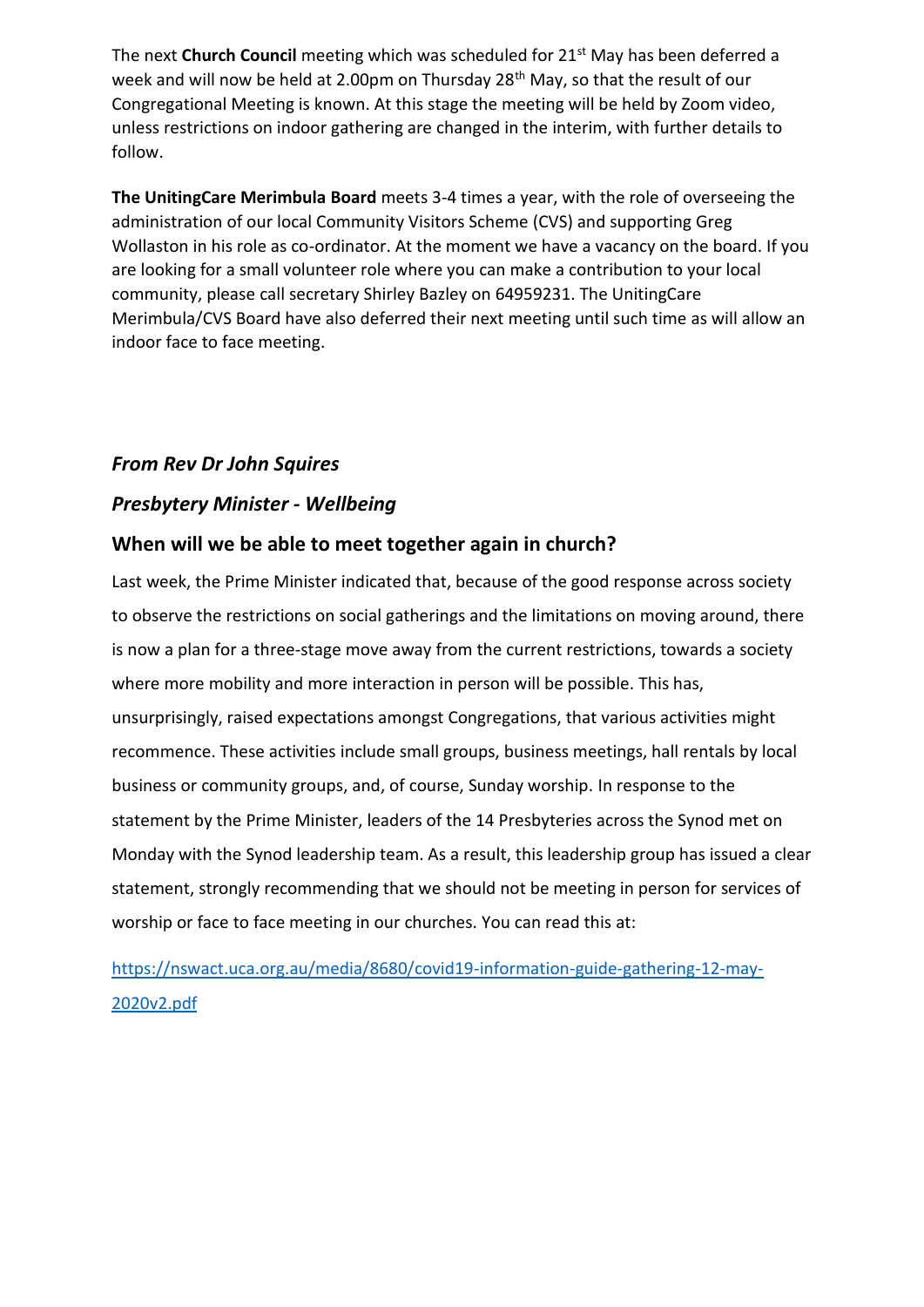### **Lectionary readings this week:**

Acts 17: 22-31 1 Peter 3: 13-22 John 14: 15-21



## **Commentary by Bruce Prewer on Acts 17: 29-31**

*Since we are God's offspring, we ought not to think that the Deity is like gold, or silver, or stone, a representation by the art and imagination of man. While God has overlooked the times of human ignorance, now he commands all men everywhere to repent, because he has fixed a day on which he will judge the world in righteousness by a man whom he has appointed, and of this he has given assurance to all men by raising him from the dead."* 

Whenever we talk about the resurrection of Jesus, there are some who shake their heads with pity and say: "We have come a long way since that stuff... We are too sophisticated to believe those naive tales."

Too sophisticated? That is debatable.

#### **ST PAUL AND A "SOPHISTICATED" AUDIENCE**



*Paul preaching in Athens Painting by Raphael*

Today we read from the Acts of the Apostles. The story of that tireless missionary, St Paul, arriving in Athens and trying to preach the Gospel in that most sophisticated city in the then known world. Beautiful Athens. Architecture. music, theatre, philosophical academies, skilful oratory, esoteric religions.

After spending some days chatting people in the public squares and market places, talking with philosophers of various schools, and speaking with Jews at the local synagogue, Paul came to the attention of the elite Athenian sophisticates . He was invited to address the famous Athenian assembly in their meeting place on Mars Hill, not far from where the glorious Parthenon stands. Paul, himself an exceedingly well educated man, learned in both Hebrew, Roman and Greek literature, took his place in the midst of the assembly and began his address in fluent Greek. They listened attentively as he complimented them on their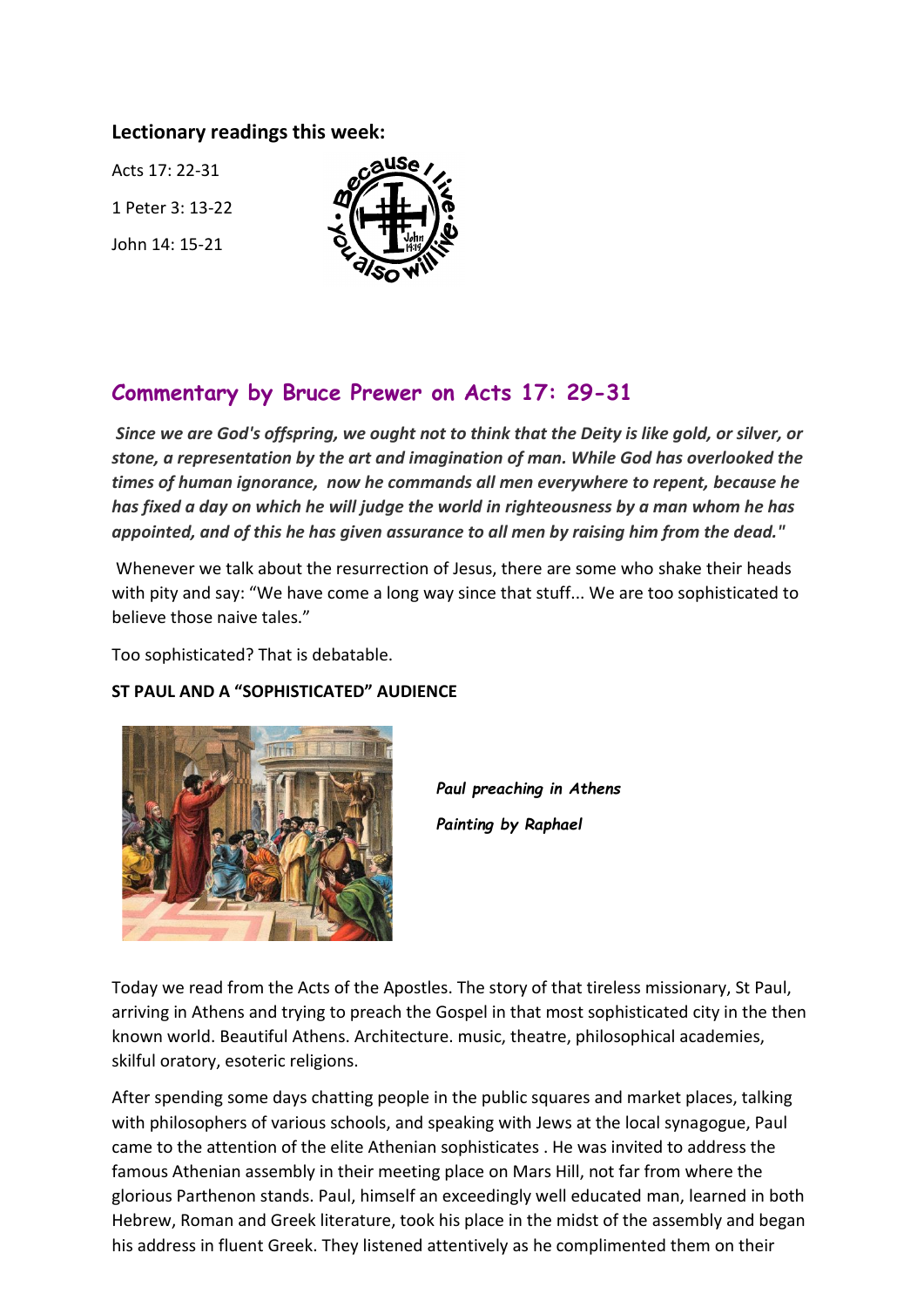spiritual quest, their public altars and places of worship. He even quoted from their poets: *We are indeed God's offspring.* The audience was impressed. Things were going very well for Paul.

Then he came to the core of what he had to say:

*If we are then God's own offspring, surely we should not think of depicting God with idol made of stone, silver , gold or any other visible form inspired by human imagination and art. Such things belongs to the era of ignorance, which God in his pity has overlooked*

*But now is the time to renounce such things. This is the era when the world is to be justly judged by one particular man who God has appointed. He has sealed the appointment of this one man by raising him from the dead. (Acts 17:29-31)*

Hear that last sentence again:

#### *He has sealed the appointment of this one man by raising him from the dead.*

That was the moment in Paul's address when things turned decidedly sour.

Were these sophisticated dignitaries of Athens, expected to sit there and listen to such superstitious prattle? This Jew was not the philosopher they had assumed. He was not worth listening too. Some of the council members whistled and jeered when he spoke about the man who had risen from the dead. The more polite Paul ushered to the exit, covering their embarrassment with saying "Maybe we will hear you again on this matter at some other time." Paul left in chagrin.

You see, it is not just smart contemporary thinkers who baulk at the idea of resurrection. We did not discover the skill of asking smart questions, and of doubting trite answers that some might give. There were plenty of the so-called sophisticated people around in New Testament times. Jews, Greeks, Romans, Egyptians. There were plenty of educated thinkers. They knew that dead men remained well and truly dead. They did not rise up from death and (in some form of new body) present themselves to adoring disciples. The dead were entombed and they rotted. Dead was dead. That was it. End of story.

Paul himself was a sophisticated man. Unlike most Jews, Paul held full Roman citizenship. It was this sophisticated man who once had been the enemy of Christ Jesus, who now made his witness to a sophisticated audience. He knew what he had to say could well be scorned.

As I said earlier, at first Paul tried to woo them by showing that he too was a man of letters. That was okay for starters. But he had to go further, or there was no point in him being there. He had to make his testimony to the fact of the risen Christ. He had to tell it as it was. He had to speak of the crucified and risen Christ Jesus.

### *This is the era when the world is to be justly judged by one particular man whom God has appointed. He has sealed the appointment of this one man by raising him from the dead.*

Always been erudite men and women who have scorned the resurrection. Doubts are not a modern phenomena. Only stunning arrogance permits us to think ourselves smarter and wiser than cultures that went before us. It is an arrogance that is close to hubris. Hubris? That Greek word used to describe the kind of human pride that the gods despised and would bring tumbling down. There is much hubris around in our world today.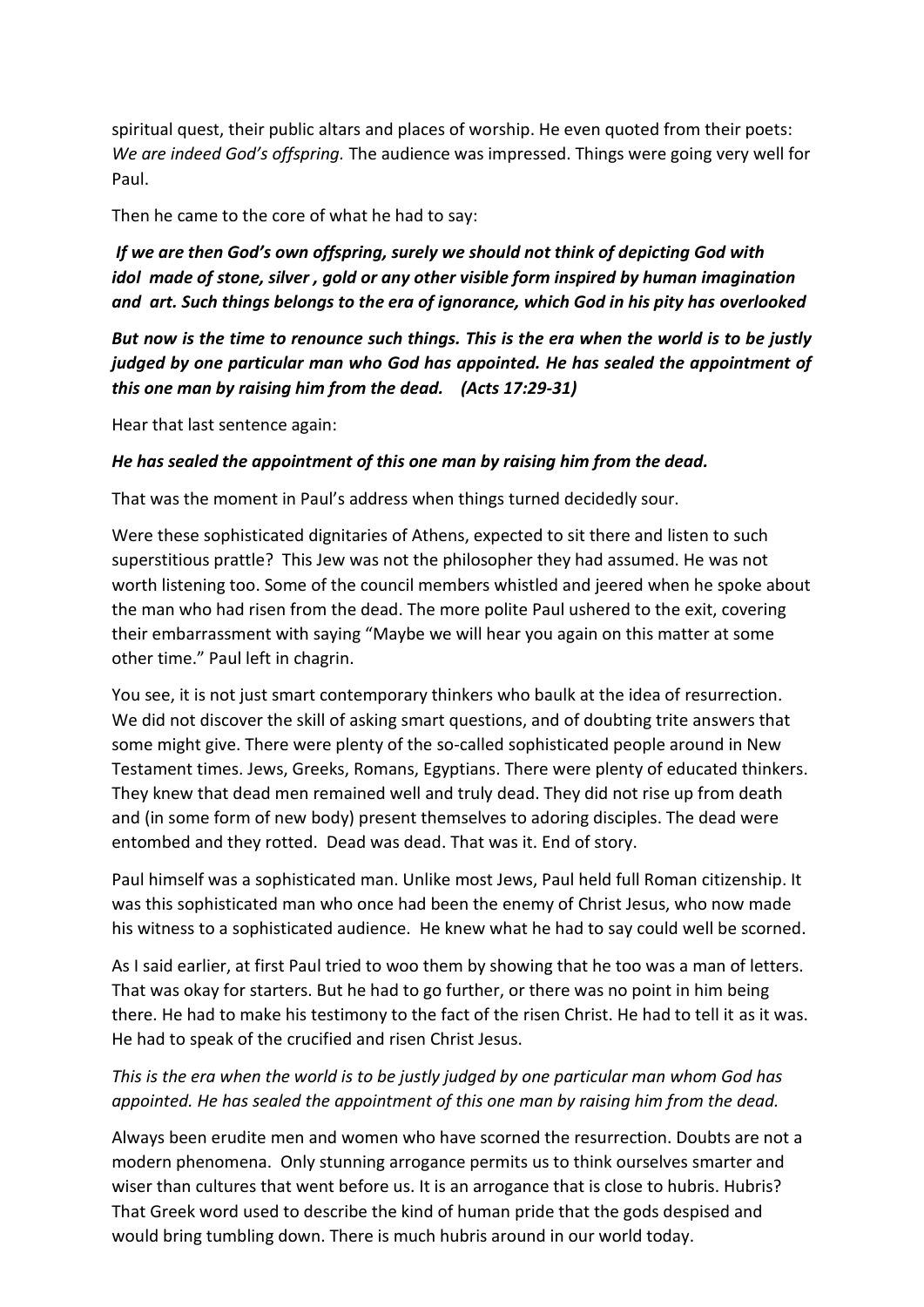#### **ARE WE REALLY MORE SOPHISTICATED?**

I would harshly question whether we are in any way more sophisticated than those Athenians were. Or for that matter than St Paul was.

It is true that we have exchanged a willow sprig for an electric toothbrush, flickering oil lamps for electric lights, and a choice of wine or ten wines for a selection of hundreds, but does that make us more sophisticated?

It is true that we may have replaced communal story telling while gathered around an open fire, with sitting around a TV and watching adds for face-lifts, condoms, and jeans, or viewing episodes of *Neighbours* or *Who wants to be a Millionaire?*

It is true that we have traded in donkeys, horses and camels for motor vehicles that slaughter and permanently maim millions of road users every year. Are we therefore wiser?

It is true that we have thrown away our spears and arrows and slings and gone in for machine guns, rockets and cluster bombs. Is that a mark of sophistication? It is true that we have conquered polio yet acquired aids, installed a network of drains and sewers and pumped much of it's pollution into rivers and the ocean.

Sophisticated should mean wise. Wise in the way we think and the way we live. Wise in the goals we set and the methods we use to attain them. Wise in our choice of pleasures, wise in our politics and law making. Wise in our care for the young and the vulnerable. Wise in the home and in the workplace. Wise in our relaxation and recreation.

Are we wiser than those Christians of New Testament times? Too well educated to believe in the resurrection of God's true Son? Proudly cultured like those Greeks who jeered and ushered Paul out the door? Or are we just as blind and self-opinionated? Maybe even more arrogant than the Athenians?

#### **FAITH IS A GIFT OF GOD**

Belief does not result from wisdom. There was no shortage of worldly wisdom throughout the empire of New Testament times. There is no shortage in our times.

There are plenty of people with IQ's that may vastly outstrip ours, yet who firmly trust the risen Lord with all they have and are. They do so after fully weighing the arguments of others with similar intelligence who doubt the truth of Christ Jesus... And there are others with much lower IQ's who imagine themselves as being far too smart and sophisticated to take Christ seriously.

That Jesus lives, and is the source of liberation and healing to all who believe in him, has nothing to do with scientific or technological sophistication. Our faith is a gift of God, confounding worldly wisdom and transcending mere logic. It is a gift, to be either accepted or rejected. If ever we start thinking we are wiser than the first Christians, we are being abysmally stupid.